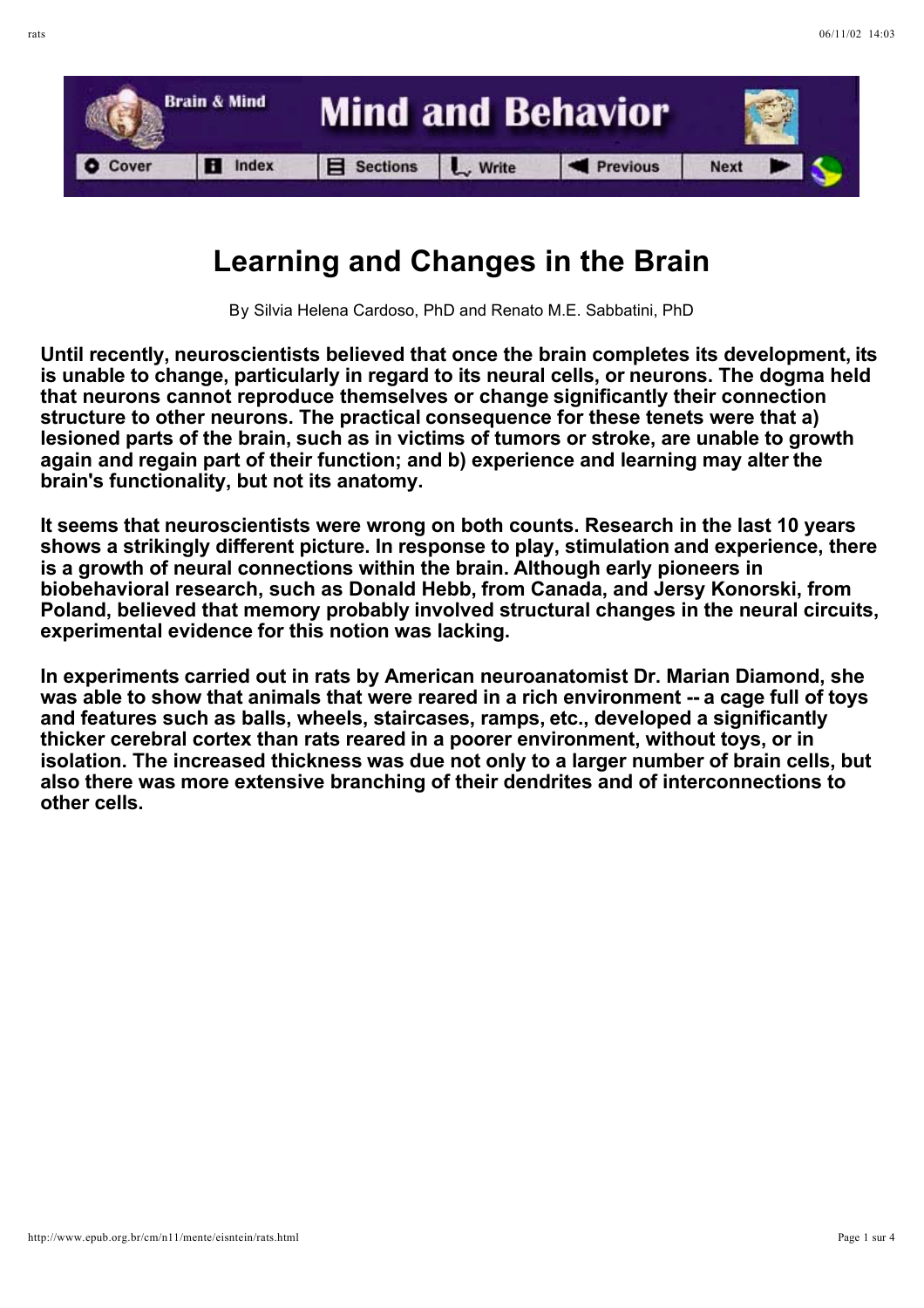

**Feature poor environment**

**Enriched environmental allowing rats to interact with toys in their cage produces anatomical changes in the cerebral cortex.** 

**The graph on the right shows how the mean number of branches observed in stellate cells, which are found in the fourth layer of the rat's visual cortex, increase more on animals reared on rich environments (curve labelled EC, or enriched condition), than in animals reared together in social groups, but with no toys (SC, or social condition group). SC rats, on the other hand, have more branching in the stellate cells than animals reared isolated, and without toys (IC, or isolated condition group). A larger difference between the groups can be seen on the 4th and 5th level branches. In other words: branches arising from the cell's body do not get increased because of rich sensory, motor and social experience; but branches at the tip of long processes, do. This is evidence that the stellate cells are growing and extending new sub-branches on existing ones, and this is revolutionary knowledge.**



**The parts of the stellate cells which are growing are the dendrites. It is through the dendrites that a neuron receives nervous impulses from other cells, which are conveyed to the cell's body, and thence to the axon. Therefore, a growth in dendrite branching can only mean that intercommunication processes in the cortex cells have increased and that more dendrites make them more effective in terms of regulating the activity of neural circuits.**

**Does this growth happens in humans, too?**

**It seems so, although direct evidence, such as that observed by Diamond in rats, is not available yet. However, we know that mental activation tasks are accompanied by many changes, such as in brain metabolism (consumption of glucose by brain cells, increase in blood flow and temperature, etc.). These changes can now be observed directly by using**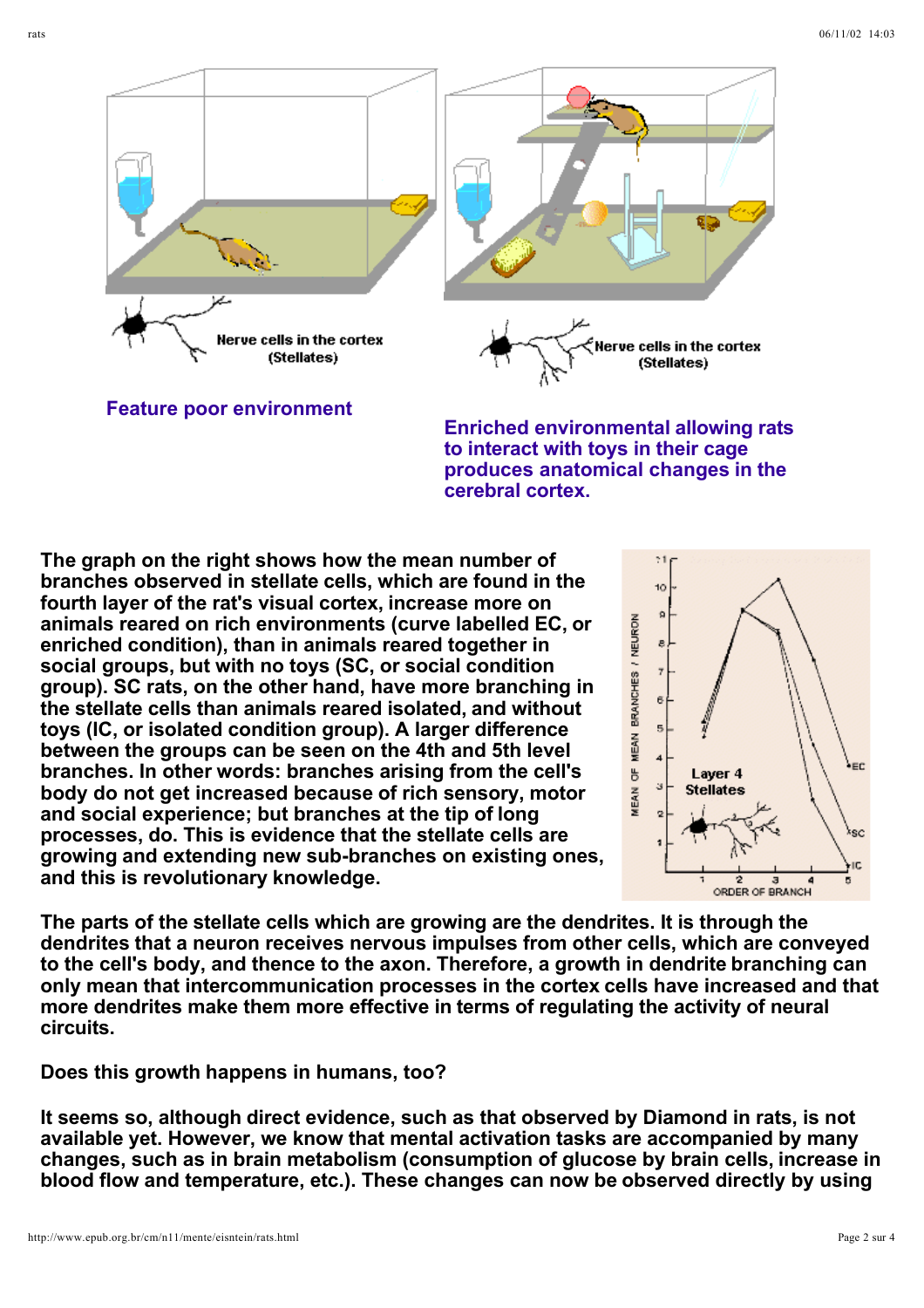**computerized imaging devices, such as functional magnetic resonance imaging (fMRI) and positron emission tomography (PET).**

narmes<br>Materiae

**Cerebral Blood Flow (CBF) during a mental activation task. Normal control subject, baseline (left) and mathematical task (right). In this subject, increased perfusion during the mathematicaltask is present in both inferior frontal and left parietal areas. Source: Villanueva-Meyer et. cols. - Alasbimn Journal**

**The practical consequences for the knowledge that brain cells grow and modify themselves in response to rich learning and experience are extraordinary:**

- 1. **Rearing kids in a rich sensory environment from very early age may have an impact on their cognitive and memory capabilities later in life. Adding color, music, sensations (such as baby massage), lots of interaction with pals and relatives of several ages, exercising the body and the mind, etc., may be beneficial (if not done in excess, of course). In facts, there are many studies about "early stimulation" in children, showing that this is true. We still have to determine whether this leads to increased growth in the kids' brains, as it happens with rats, but there is little doubt;**
- 2. **People who got parts of their brains lesioned may recover part of the lost functions by being subjected to intense and diverse sensory and mental stimulation, in analogy to physical therapy for weak muscles;**
- 3. **Foodstuffs or artificial drugs that enhance dendrite branching and neuron growth and increase in size may help in augmenting mental performance and memory in normal people or patients with degenerative diseases of the brain, such as Alzheimer.**

**In fact, a pioneering study done by Dr. David Snowdon, a neuroscientist from University of Kentucky, with Catholic nuns living in a convent in Northern USA, has disclosed startling facts which support the brain stimulation theory. These nuns were selected for the study because they seem to show a much longer longevity than the overall population: several of them have reached more than 100 years of age. The sisters who lived longer and in better mental health where almost always those who had hobbies, such as painting, teaching or doing crossword puzzles, which lead to a constant "mental exercise". In fact, Dr. was surprised to see in post-mortem examinations of the brains donated by the deceased nuns, that some of those who were in best mental conditions because of this rich stimulation, had all telltale signs of encroaching Alzheimer's Disease. This highly incapacitating neural degenerative disease appears in almost 20% of all people beyond 80 years old, and is characterized by a number of pathological alterations inside neurons, and the massive death of cells, mainly in the cortex. This leads to deep memory loss, and other kinds of deterioration of behavior and personality.**